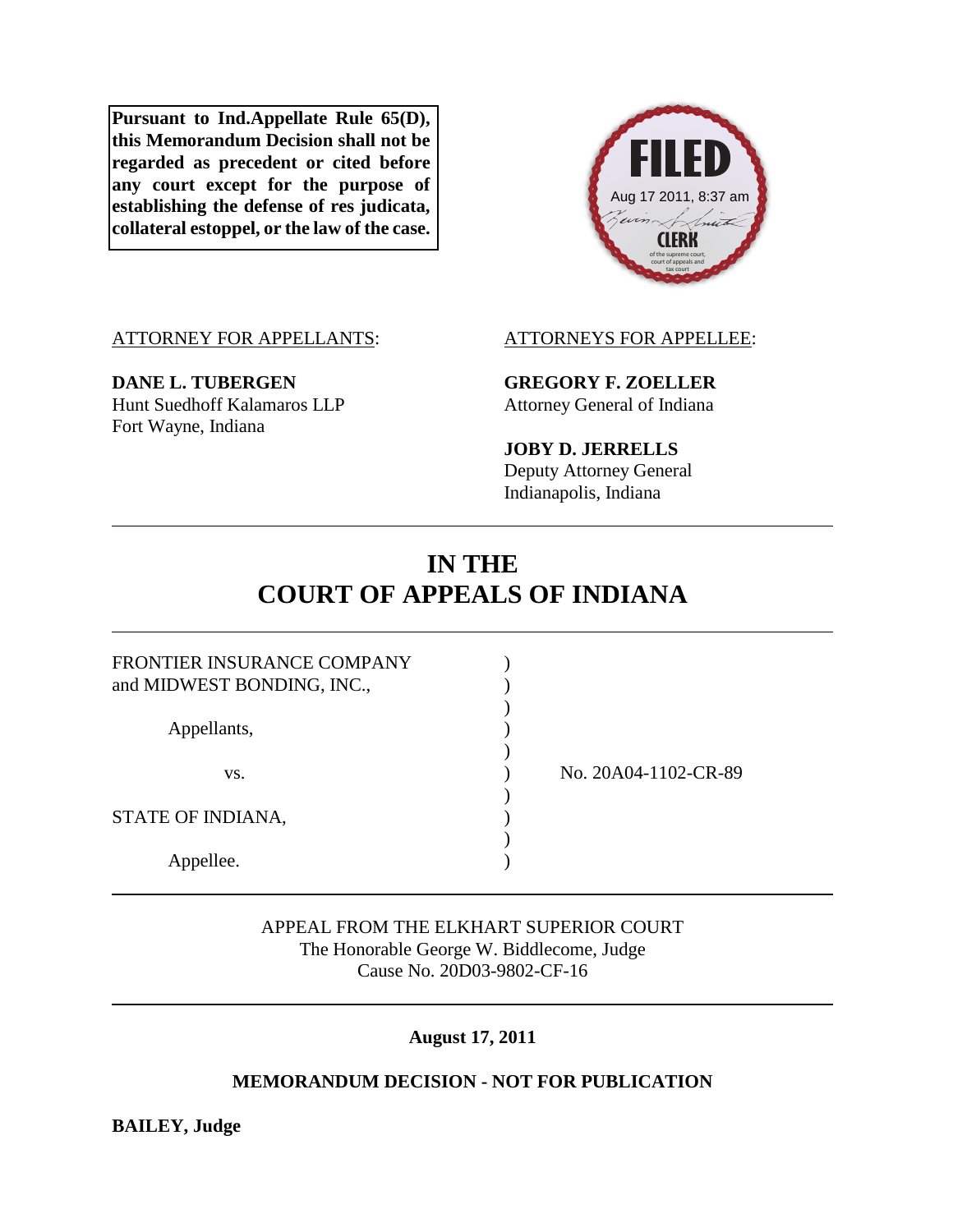#### **Case Summary**

Frontier Insurance Company and Midwest Bonding, Inc. (collectively, "Frontier") appeal the denial of a motion to correct error which challenged an order for forfeiture of a bond and the imposition of late surrender fees. Frontier presents a single issue: whether the forfeiture judgment was entered absent statutory compliance. We reverse.

## **Facts and Procedural History**

On February 17, 1998, the State charged David Alonzo, Jr. ("Alonzo") with Possession of a Controlled Substance, as a Class C felony.<sup>1</sup> On February 26, 1998, a \$5,000 bail bond, with Frontier Insurance Company as surety, was posted to secure Alonzo's release.<sup>2</sup>

On April 17, 1998, Alonzo failed to appear for a pre-trial hearing, and the trial court ordered bondsman Albert McClelland ("McClelland") to produce Alonzo in open court on May 15, 1998. Alonzo failed to appear on May  $15<sup>th</sup>$  and the trial court issued a bench warrant for his arrest and ordered McClelland to surrender Alonzo immediately or suffer late surrender fees. The trial court also ordered the bond forfeited. The "Order of Bond

 $1$  Ind. Code § 35-48-4-10.

 $2$  Indiana Code Section 35-33-8-3.2 permits defendants to use a bail agent approved by the Commissioner of the Department of Insurance and given the power of attorney by an insurer (surety) to post bail for the defendant in return for a premium. The premium is the amount the defendant pays the bail agent to post the bail. See Ind. Code § 27-10-1-8. If the defendant appears when required, the bond money posted by the surety is returned to it. Ind. Code § 27-10-2-5. If there is a breach of a bail agent or surety's undertaking, "that sets in motion the process under Section 12, whereby a bail agent or surety can be assessed late surrender fees and can be required to forfeit the bond." State v. Boles, 810 N.E.2d 1016, 1018 (Ind. 2004).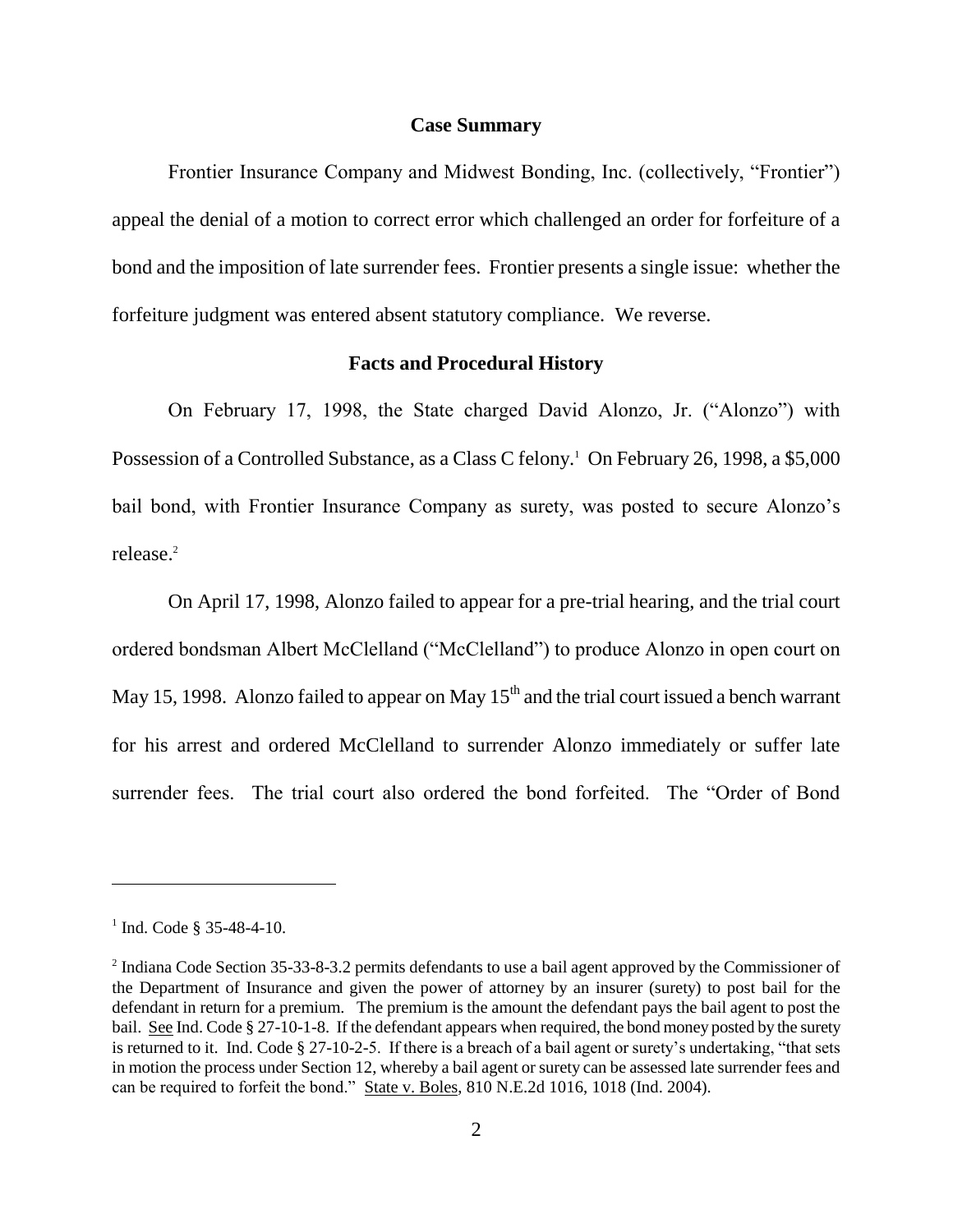Forfeiture" provided, "Judgment is withheld pending passage of statutory time."<sup>3</sup> (App. 27.)

On July 8, 2010, the trial court entered judgment against Frontier and McClelland in the sum of \$5,000 (\$1,000 bond forfeiture and \$4,000 late surrender fees). On August 5, 2010, Frontier filed a motion to correct error. Therein, Frontier alleged that the court clerk had failed to comply with Indiana Code Section 27-10-2-12(a)(2) by mailing a notice of the May 15, 1998 surrender order to the address for Frontier as indicated in the bond.

The trial court conducted a hearing on the motion to correct error on October 28, 2010. The parties agreed, pursuant to Indiana Trial Rule 53.3(B), that the time limitation under Trial Rule 53.3(A) would not apply. The motion to correct error was denied on January 25, 2011. Frontier appeals.

# **Discussion and Decision**

### Standard of Review

The burden of establishing that notice was sent as required by the bail forfeiture statute, Indiana Code Section 27-10-2-12, rests upon the State, and not upon sureties or bail agents. Harris v. State, 912 N.E.2d 432, 435 (Ind. Ct. App. 2009). A surety's claim that notice was not provided is "similar to claims of a judgment being void for lack of personal jurisdiction due to inadequate service of process, pursuant to Indiana Trial Rule 60(B)(6)." Id. at 434. We review a denial of a motion to set aside judgment making such claims for an abuse of discretion. Id. (citing Allegheny Mut. Cas. Co. v. State, 474 N.E.2d 1051, 1053

 $\overline{a}$ 

<sup>&</sup>lt;sup>3</sup> Indiana Code Section 27-10-2-12(c) provides that "All late surrender fees are due as of the date of compliance … or three hundred and sixty-five (365) days after the mailing of notice required … whichever is earlier, and shall be paid by the surety when due."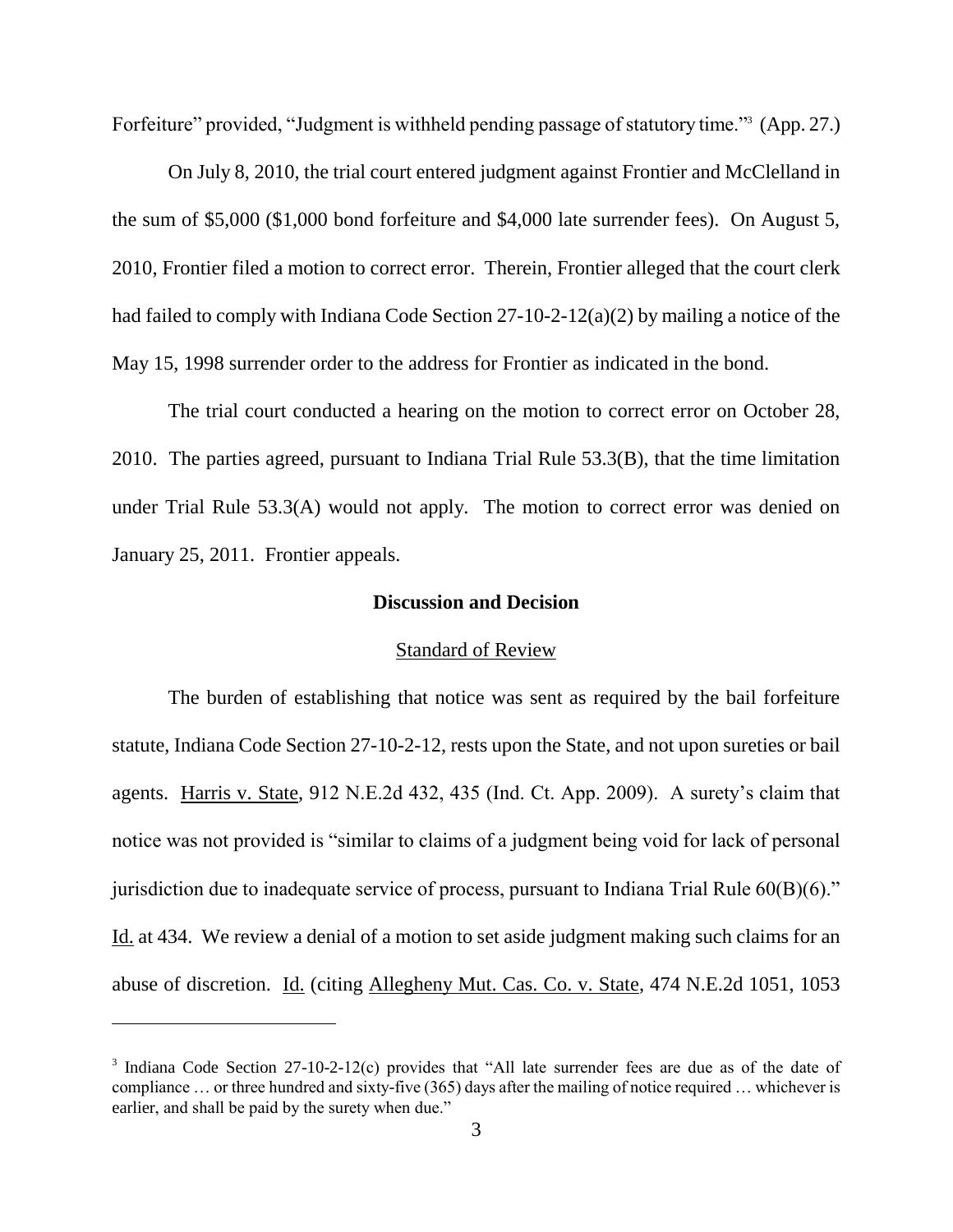(Ind. Ct. App. 1985)). We will affirm the ruling unless it clearly contravenes the logic and effect of the facts before the court and the inferences reasonably drawn therefrom. Id. However, the interpretation of a statute by the trial court is a question of law to which this Court owes no deference. Randolph v. Randolph, 722 N.E.2d 867, 869 (Ind. Ct. App. 2000).

### Analysis

Indiana Code Section 27-10-2-12 provides that, if a defendant does not appear as provided in the bond, the court shall issue a warrant for the defendant's arrest and order the bail agent and the surety to surrender the defendant to the court immediately. Subsection (a)(2) requires the court clerk to mail notice of the surrender order to the bail agent and the surety:

The clerk shall mail notice of the order to both:

(A) the bail agent; and

(B) the surety;

at each of the addresses indicated in the bonds[.]

The bail forfeiture statute further provides that, upon the bail agent or surety's failure to produce the defendant within the statutorily prescribed time period and establish that his or her absence was not with their consent or connivance, the court shall enter a judgment of forfeiture of the bond and impose statutorily prescribed late fees. Ind. Code § 27-10-2-  $12(b)$ ,(c),(d). In State v. Boles,  $810$  N.E.2d  $1016$  (Ind. 2004), the Court explained the postnotice statutory procedure for forfeiture of a bond and late surrender fees assessment:

Once the clerk mails notice to the bail agent and surety that a defendant has failed to appear, the bail agent or surety has 365 days to produce the defendant or show good cause why either has not, as set out in Section 12(b)(2). One hundred twenty days after notice, however, late surrender fees begin to be assessed against the bail agent or surety. I.C. § 27-10-2-12(c). The late fees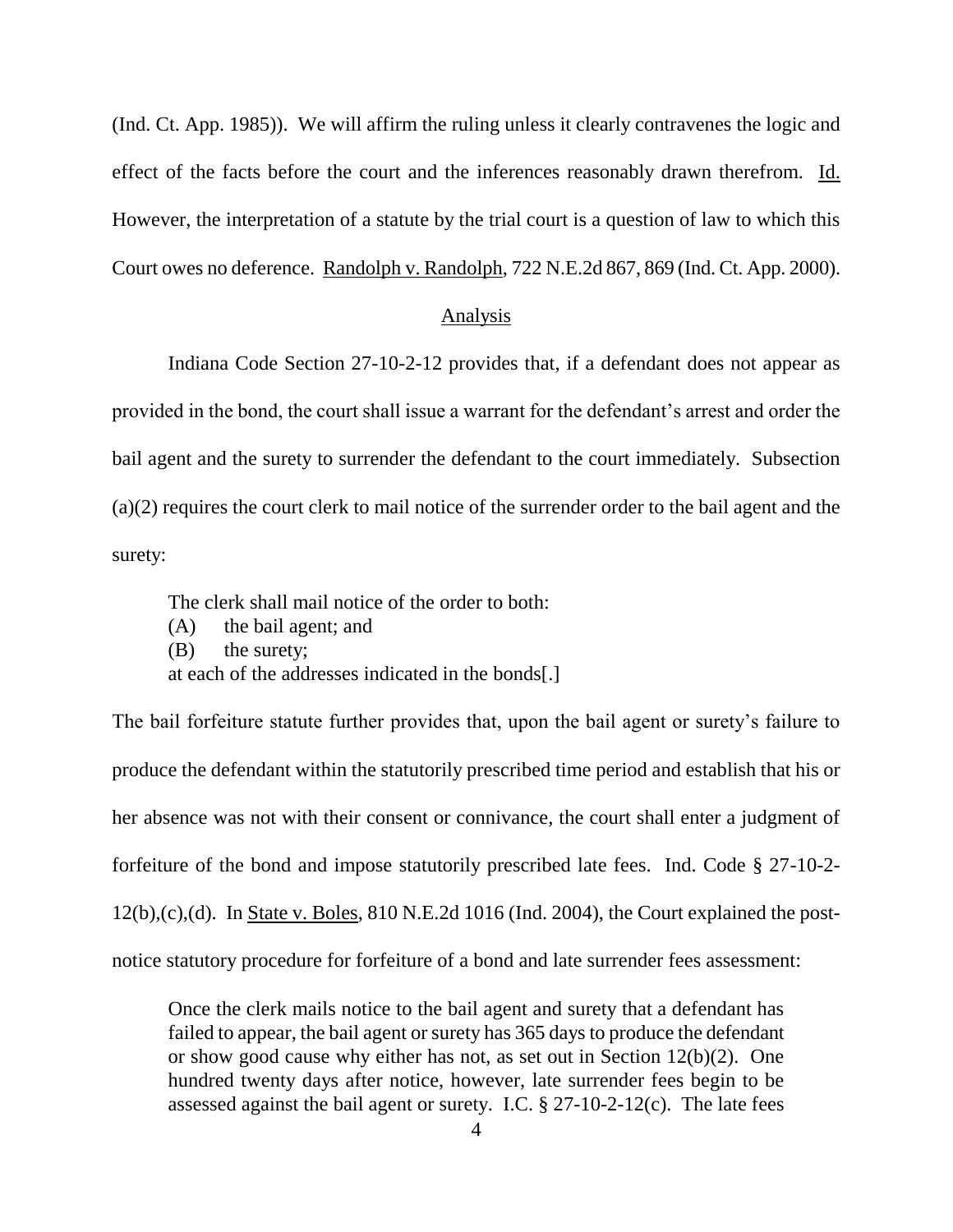must be paid when the bail agent or surety produces the defendant or after the expiration of 365 days, whichever happens first. Id.

The amount of late surrender fees assessed depends on when the bail agent or surety produces the defendant, and the amount ranges from 20% of the face value of the bond after 120 days to 80% of the face value of the bond after 240 days. Id. Although the surety can be released from the bond if the defendant is produced within 365 days, the practical effect of assessing late surrender fees seems to be to reduce the amount of money the surety is entitled to have returned to it. If the defendant is not produced within 365 days, then the court will order forfeited an amount equal to 20% of the face value of the bond. This amount will not be returned to the surety.

810 N.E.2d at 1018.

Notice under Section 12 to both the bondsman and the surety is a condition precedent to the forfeiture of a bond. Accredited Sur. & Cas. Co. v. State, 565 N.E.2d 1131, 1132 (Ind. Ct. App. 1991); accord Frontier Ins. Co. v. State, 769 N.E.2d 654, 657 (Ind. Ct. App. 2002). Accordingly, it is a defense to the imposition of late surrender fees that the court failed to provide notice to the bail agent and surety that an order has issued for the surrender of the defendant. Boles, 810 N.E.2d at 1022, n.2. The purpose of the notice requirement is to afford the bail agent or surety notice of the forfeiture and the opportunity to produce the defendant in court, pay costs, and satisfy the court that the defendant's absence was not with their consent or connivance and thus save themselves from loss. Starkie v. State, 113 Ind. App. 589, 49 N.E.2d 968, 970 (1943). As the forfeiture statute is "somewhat drastic in its operation," the full measure of protection according to its terms must be afforded to sureties. Id.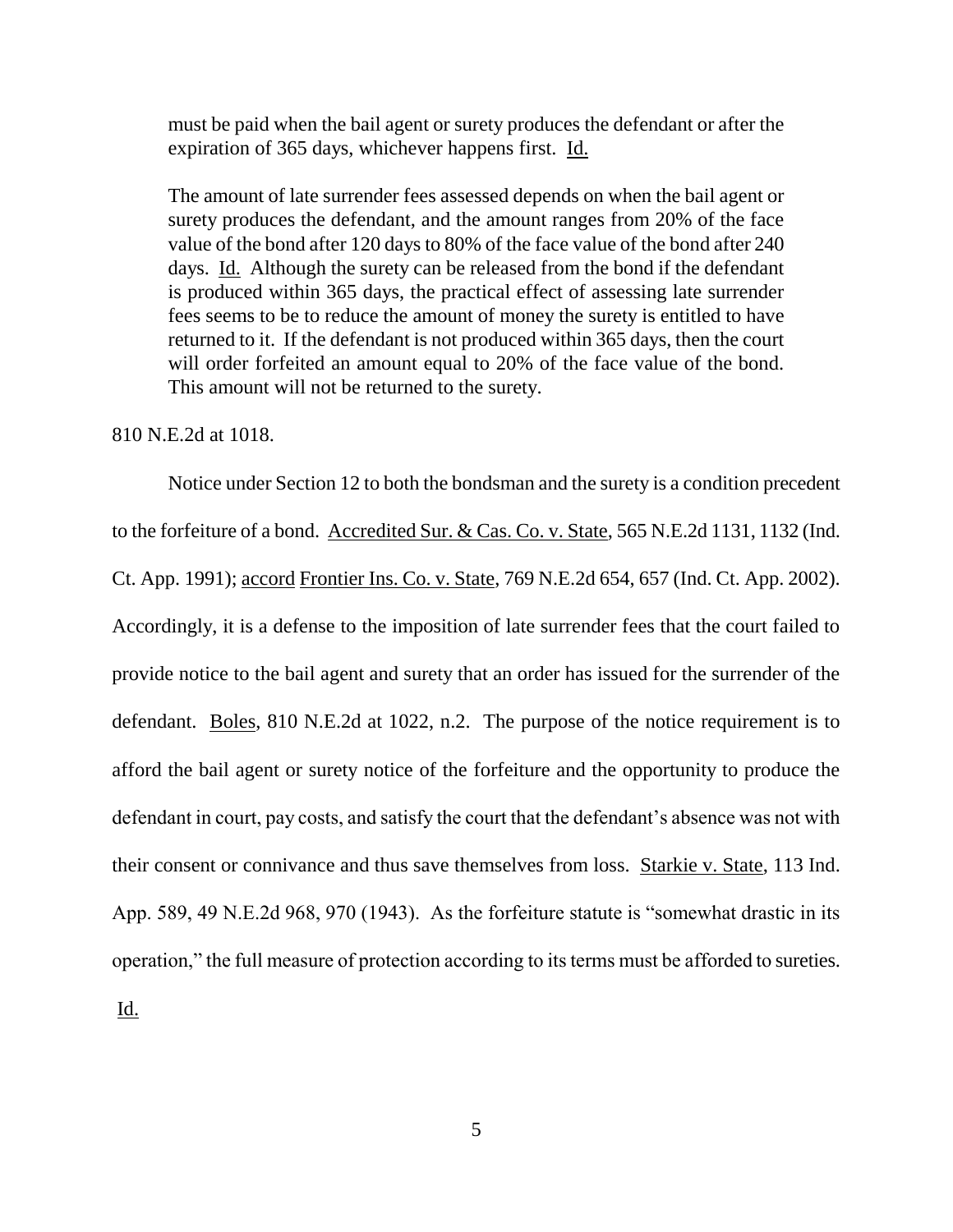Here, the clerk mailed a copy of the May 15, 1998 order, via certified mail, to McClelland and to Frontier. Frontier had provided three addresses associated with the bond; specifically, the face of the bond listed a New York address, the text of the bond listed an Indiana address, and the attached power of attorney listed a California address. The notice was sent to the California address. A copy of a certified mail receipt evidencing delivery of the notice, signed by a Frontier courier, was returned to the court clerk. Frontier contends that this is insufficient to satisfy the statutory requirement that notice shall be mailed to "each of the addresses indicated in the bonds." Ind. Code § 27-10-2-12.

Frontier relies upon the language of an earlier case in which Frontier was also the appellant:

[T]he State asserts that the trial court substantially complied with the notice requirements of the bond forfeiture statute because notice to McClelland at Frontier's Indiana address served as notice to both McClelland and Frontier. However, as the correspondence was addressed to McClelland and not Frontier, it cannot be assumed that Frontier opened that correspondence and received a copy of the notice. Further, because the correspondence was sent to an address other than the one indicated for McClelland in the bond, it cannot be assumed that he received a copy of the notice. Further, we do not find that notice to Frontier's office in California, rather than Indiana, is sufficient to satisfy the statutory requirements. The bond forfeiture statute makes clear that notice must be sent to the addresses indicated in the bond. This is a condition precedent for bond forfeiture and reflects legislative intent that sureties receive a full measure of protection of their property rights before a judgment may be entered against them.

Frontier, 769 N.E.2d at 658.

The State nonetheless argues that the trial court here properly found that the power-of-

attorney form was part of the bond. The State points to the Frontier Court's observation, in a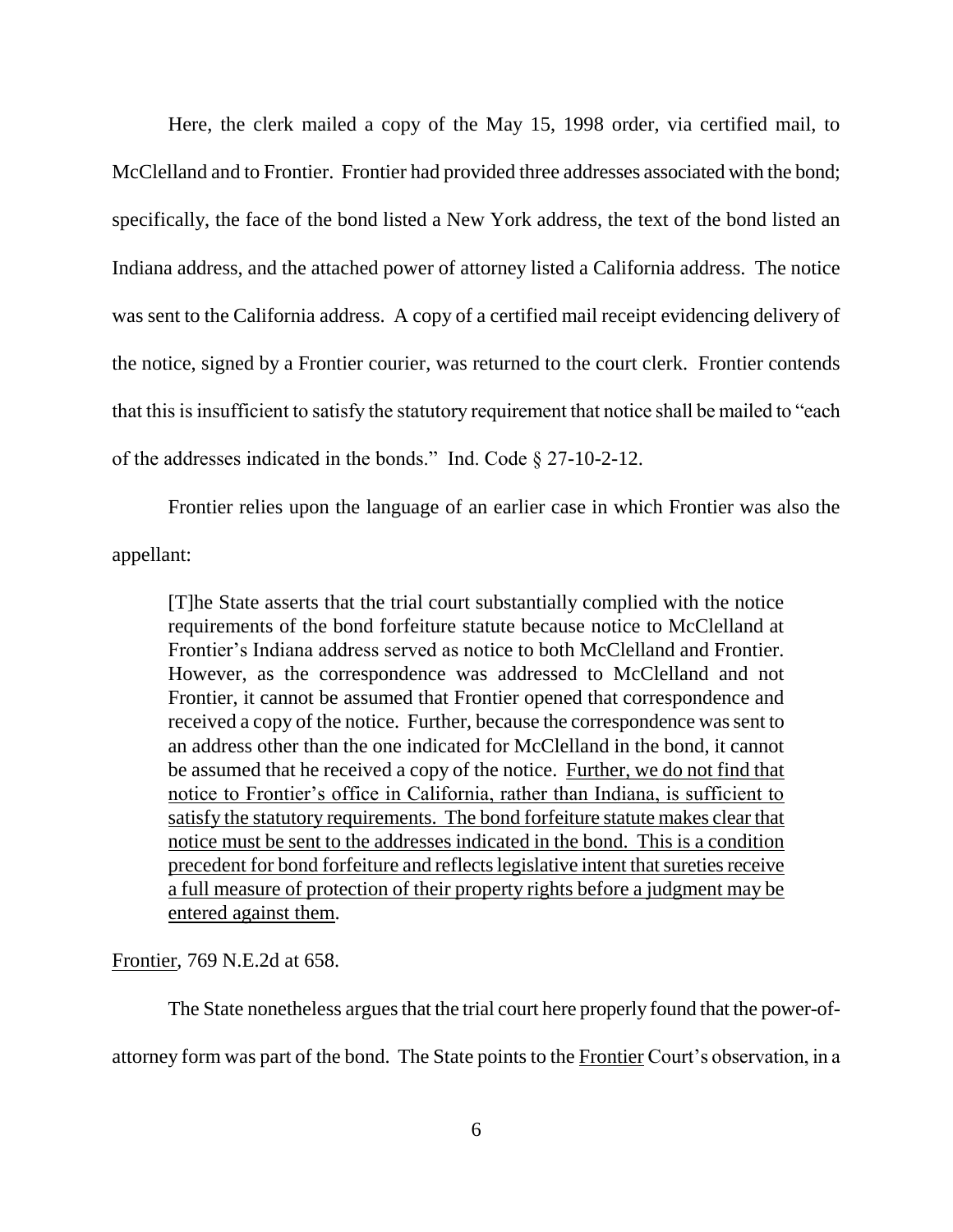footnote, that the State had not "argue[d] that the address on the power of attorney attachment was a part of the bond such that notice to Frontier at either address (California or Columbia City) would suffice to meet the requirements of the bond forfeiture statute." Frontier, 769 N.E.2d 657, n.1. However, notwithstanding the observation, the Frontier Court did not decide or suggest that the argument, if presented, would have been dispositive.

We are now squarely presented with that question. A statute is itself the best evidence of legislative intent and we strive to give the words in the statute their plain and ordinary meaning. State v. American Family Voices, Inc., 898 N.E.2d 293, 297 (Ind. 2008), reh'g denied. The plain meaning of the statute, if it has one, must be given effect. Id. When the word "shall" appears in a statute, it is construed as mandatory rather than discretionary unless it appears clear from the context or the purpose of the statute that the legislature intended a different meaning. Boles, 810 N.E.2d at 1019.

Here, the relevant statute provides that the clerk shall mail notice to the bond agent and the surety at each of the addresses indicated in the bonds. The address for Frontier preprinted on the face of the bond form is 510 Branch Court, Columbia City, Indiana.<sup>4</sup> This is the address in the bond. With reference to an attached document, the clerk mailed notice to California, where it was received by a courier. Although this is arguably "substantial compliance," it falls short of "the full measure of protection afforded to sureties" by our statutory scheme. Starkie, 49 N.E.2d at 970.

<sup>&</sup>lt;sup>4</sup> This is immediately followed by a handwritten address for McClelland.